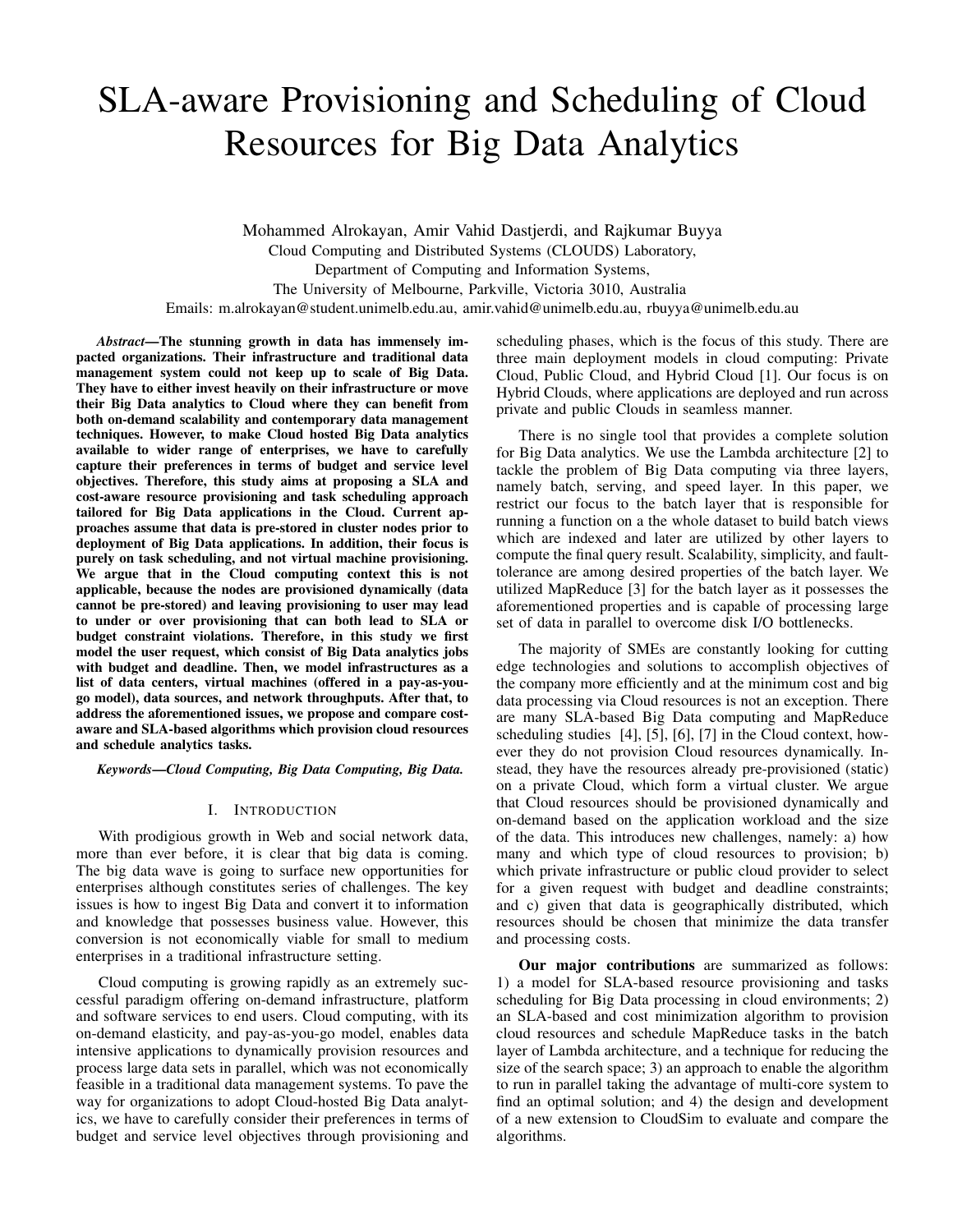

Fig. 1. The Proposed Architecture for Cloud-hosted Big-Data Analytics

The rest of the paper is organized as follows: In the next section, we position our work in the context of Cloud-hosted Big Data analytics while we are describing the proposed architecture. Section III presents the MapReduce on cloud model for the batch layer and discuses formulation of the problem, objectives, and constraints. Next, the proposed algorithm is described in Section IV following by performance evaluation of the algorithms and experiments' results in Section V. We present related works and compare them with our approach in section VI. We conclude the paper in Section VII with ideas on future directions.

#### II. ARCHITECTURE

The proposed architecture is depicted in Figure 1. It is based on the Lambda architecture [2] and its main components are explained below:

Data Sources and Datasets- There are more objects than humans connected to the Internet, and their numbers are growing rapidly. These objects are called Data Sources and can send what they have sensed from different locations and environments. Datasets are raw data collected (eg. sensors and social media feeds) from data sources and are source of truth.

Batch Layer- When it comes to Big Data analytics, executing a random query on the whole dataset in real time can be computationally expensive. This problem can be alleviated by the use of batch views and pre-computed results to speed up query execution. The role of Batch Layer is to generate batch views from datasets.

Map-Reduce Component- MapReduce On Cloud is an attractive model for enterprises to build batch views due to its flexibility, agility, and low cost. Apache Hadoop is among the most popular implementations of MapRedcue. However, the proposed model in this study is not Hadoop compatible. The reason is Hadoop's schedulers are designed for static cluster of homogeneous machines in a single datacentre, while our model considers heterogeneous virtual machines (VM) across clouds. MapReduce consists of three phases: Map, Shuffle and Sort, and Reduce. MapReduce data is presented in key-value pairs for the mappers in the map phase for processing. Each mapper process a block of key-value pairs, and the size of the block is defined by the user. Mappers emit processed data in key-value pairs, generating intermediate data for the reducers in the reduce phase to aggregate the values. Shuffle and sort phase groups the values with the same key, and sort the keys. Reducers receive intermediate data with a set of values for each key for aggregation, and send the result as batch views. We consider the following characteristics for MapReduce in our architecture : 1) The reduce phase can not start before all map tasks finished. 2) Map tasks are almost homogeneous because they have the same function and almost same data block size. 3) Reduce tasks are heterogeneous because each reduce task process different size of data based on the emitted data (intermediate data) from the map phase. 4) A reduce task can be scheduled in the same map node to reduce the intermediate data transfer time and cost between nodes. 5) Completed map tasks can start sending intermediate data to reduce nodes even before all map tasks finished. This can minimize network I/O bottleneck and to save on execution time as well.

Serving Layer and Speed Layer- The Serving layer typically consists of a database system which consumes batch views and facilitates complex queries. To this extent, we are capable of executing queries on the precomputed views, however to execute an arbitrary query on an evolving dataset in real time, we need the Speed Layer. Resource Scheduling and Provisioning policies for these two layers will be presented in our future works.

Monitoring and Profiling- This component consists of a collection of monitoring services that, together with benchmarking toolkits, extract and analyze performance statistics about public and private Cloud instances for a running or a benchmarking application. Profiling occurs while Data procession is running, or separately for a new version of application or instance to update and improve the collected statistics.

Resource Scheduling and Provisioning Component- In order to enable cloud-hosted MapReduce for application with SLA, we require the Cloud resource provisioning and scheduling component, which is a focus of this study. This component make decisions on both how many and which type of VM are required (provisioning phase) and which task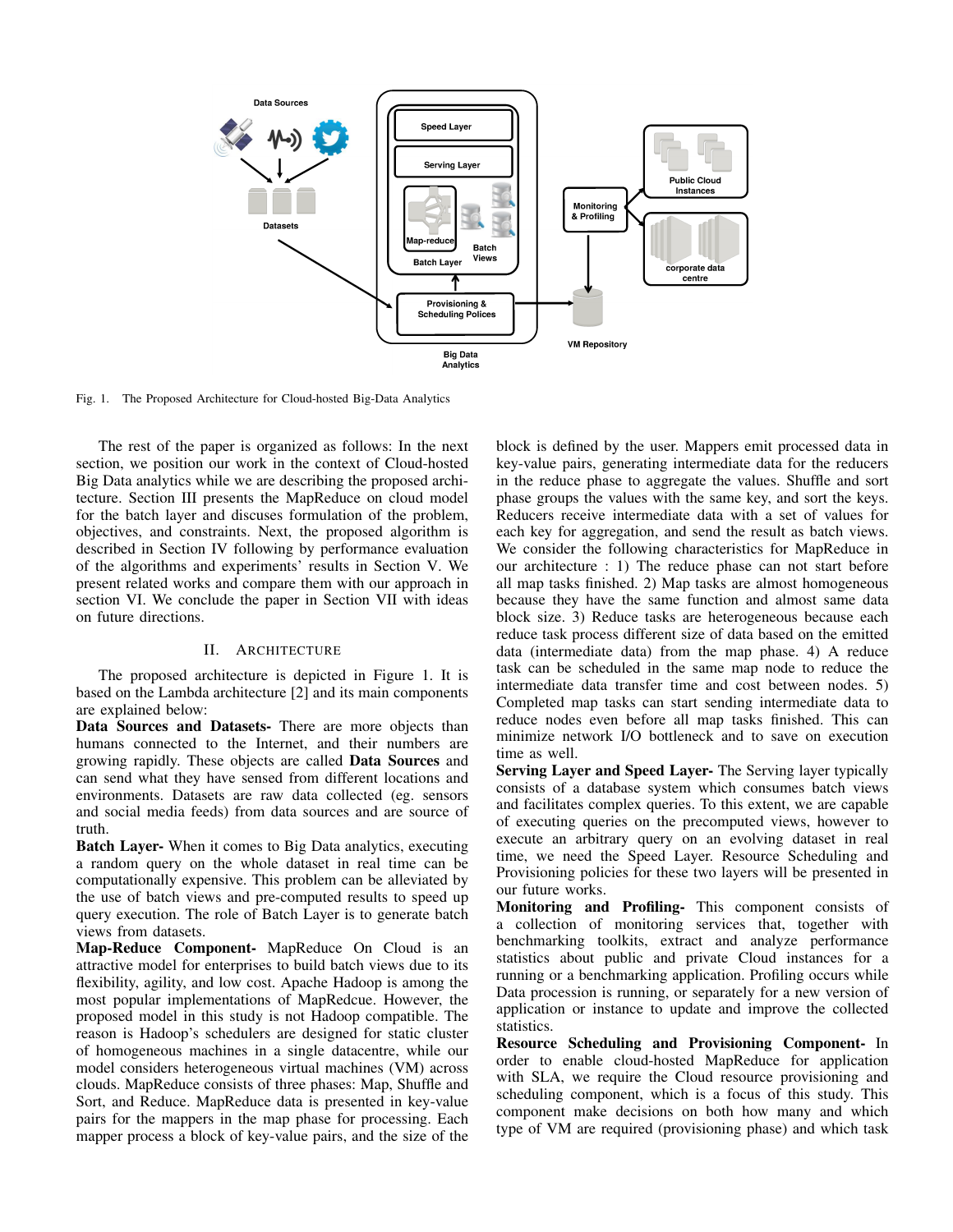

Fig. 2. An example of scheduling four map tasks and one reduce tasks in three virtual machines to achieve the deadline of 60 minutes



Fig. 3. Cloud  $(CLD)$  and User Request  $(R)$  Models

is running on which resource (scheduling phase) to meet the deadline for creating batch views as well as minimizing the cost. An efficient scheduling and provisioning component can guarantee higher level of accuracy for Big Data analytics by ensuring that there are always batch views built in time for Serving Layer. Figure 2 demonstrates an example of provisioning three resources (virtual machines) and running a MapReduce job with four map tasks and one reduce task on a Cloud within 50 minutes, where the deadline is 60 minutes.

## III. SYSTEM MODEL

There are two models in our system: Cloud Provider  $(CP)$ and User Request  $(R)$  Models. The Cloud model (shown in Equation 1) consist of: a set of data centres  $(DC)$ , a set of data sources  $(DS)$ , a matrix  $(T_{VM})$  that shows throughputs between a virtual machine type and other types of all data centres in megabits per second (mbps), and a matrix  $(T_{DS})$ that shows throughputs between a data source and a virtual

machine type in megabits per second (mbps). Each DS has a cost for transferring the data from it  $(CT_{DS})$  per terabyte. Each data centre has a set of virtual machine types  $(VM)$ . Each virtual machine type has: cost of leasing  $(C_{VM})$  per hour, the cost of transferring the data from it  $(T_{VM})$  per terabyte, the performance of the virtual machine  $(MIPS)$  in million instructions per second.

$$
CP = \{ [DS], [DC], [[T_{VM}]], [[T_{DS}]] \}
$$
 (1)

$$
DC = \{[VM]\}\tag{2}
$$

$$
VM = \{C_{VM}, CT_{VM}, MIPS\} \tag{3}
$$

$$
DS = \{CT_{DS}\}\tag{4}
$$

User request  $(R)$  model (shown in Equation 5) consists of: SLA objectives  $(SLO)$  and MapReduce Job  $(J)$ . Each  $SLO$ includes: Budget  $(B)$  and Deadline  $(D)$ .

$$
R = \{SLO, J\} \tag{5}
$$

$$
SLO = \{B, D\} \tag{6}
$$

A MapReduce Job  $(J)$  (shown in Equation 7) consists of a DS, a set of map tasks  $(M_{Task})$ , and reduce tasks  $(R_{Task})$ . Each  $M_{Task}$  consists of: Input Data Size ( $DSize$ ), the required million CPU instructions  $(MI)$ , and the size of the intermediate data (IDSize $_{R_{Task}}$ ) to each reducer  $R_{Task}$ . Each  $R_{Task}$  has the required instructions in million instructions  $(MI)$ . The optimization algorithm receives a J as a part of R.

$$
J = \{DS, [M_{Task}], [R_{Task}]\}\tag{7}
$$

$$
M_{Task} = \{DSize, MI, [IDSize_{R_{Task}}] \}
$$
 (8)

$$
R_{Task} = \{MI\} \tag{9}
$$

The objective is to satisfy the SLA requirements of the user while minimizing the total cost. The total cost of running the MapReduce job is denoted as  $TC$ . Given that total of  $n$  machines and  $m$  data sources are used, the  $TC$  can be computed as shown in Equation 10 where  $LP$  is the leasing period for a virtual machine and  $TD_{VM}$  and  $TD_{DS}$  are total data in terabyte transferred from a machine and a data source respectively. The total execution time for running the MapReduce job is denoted as:  $ET$ , which is the total time of executing a task and transferring the data in and out from data centres.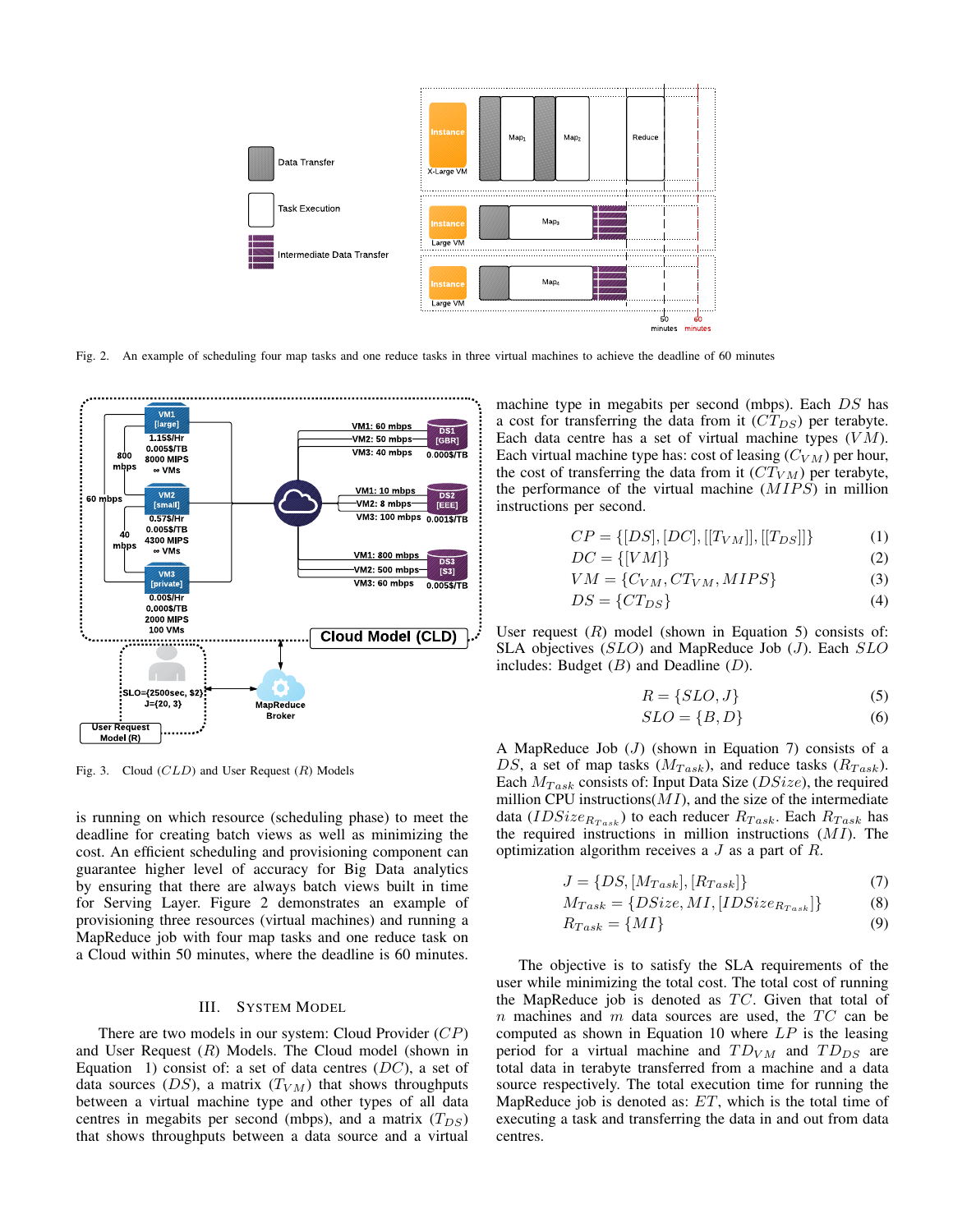$$
TC = \sum_{i=1}^{n} C_{VM_i} * LP_{VM_i} + CT_{VM_i} * TD_{VM_i} + \sum_{j=1}^{m} CT_{DS_j} * TD_{DS_j}
$$
\n(10)

As descried in Section III, the SLA requirements consist of Budget  $(B)$  and Deadline  $(D)$ . As a result, algorithms' objective is given as:

 $Min(TC) \, Subject \quad to \quad TC < B \quad and \quad ET < D \quad (11)$ 

### IV. ALGORITHMS

The provisioning and scheduling problem described in the last section is a multidimensional knapsack problem that was shown to be NP-complete. To tackle the problem, one may consider a greedy algorithm [8]. However, it cannot be directly adopted as it is not capable of satisfying the budget constraint. In addition, it is important to emphasize that the optimization algorithms are required to both determine what is the best set of Cloud resources to provision and also how to schedule tasks on those resources. Knowing the the characteristics of the problem, series of algorithms are presented and later in Section V their performances are compared. Algorithms are: List and First Fit sorted by Cost (LFFCost), Backtracking sorted by Cost (BTCost), Branch and Bound sorted by Cost (BBCost), Branch and Bound sorted by Cost and Performance (BBCostPerf), Branch and Bound with Multiple trees sorted by Cost (BBMultiCost), and finally Branch and Bound sorted by cost based on a Pruned Tree (BBPruned), which will be describe in detail.

The LFFCost algorithm [5] is a heuristic that is expected to have lower execution time. However, it can not handle budget and deadline constraints. The rest of the algorithms (BTCost, BBCost, BBCostPerf, BBMultiCost, and BBPruned) are tree-based which can cover all possible solutions. Prior to describing the algorithms we would like to describe two types of trees that are used by the aforementioned algorithms: Standard Tree and Pruned Tree.

## *A. Standard Trees*

Figure 4 illustrates an example of a constructed Standard Tree for two tasks (Task#1 and Task#2) and two VM types (L for Large VM and XL for X.Large VM). The depth (levels) of the tree is the total number of map and reduce tasks (Task#1 and Task#2 in Figure 4), while the breadth (branches) is the total number of tasks multiplied by the number of VM instances. Therefore, in each level of the tree, each node is a VM type that can be selected for a task execution. The number of branches of all nodes are the same, which is the number of tasks (map and reduce tasks) multiplied by the number of VM instances. The reason why the Standard Tree is constructed in this way is that we need to cover all of the possibilities for scheduling MapReduce tasks. For example, in Figure 4 we have two tasks and two type of VMs. As a result, we have four branches under each node. This can be considered as a

disadvantage in the Standard Tree as it grows exponentially as number of tasks and VM instances increases.

Standard Tree is sorted by cost ascending from left to right, so it will start consolidating all MapReduce tasks into the cheapest virtual machine, which is the most left leaf solution. If that solution does not satisfy the deadline constraint; it schedule one of the tasks to the next cheapest virtual machine. However, if the budget is violated the traversing process will stop with no solution found. An example of a solution set/vector is the the third leaf node in Figure 4 ( $v =$  ${L_1, XL_1}$ , which means that the first task will be scheduled in a Large VM  $L_1$ , and the second task in an X.Large VM  $XL_1$ .

## *B. Pruned Tree*

Figure 5 illustrates an example of a constructed Pruned tree for two tasks (Task#1 and Task#2) and two types of VM (L for Large VM and XL for X.Large VM). We managed to reduce the size of the tree compared to the Standard Tree. Similar to the Standard Tree, the depth (levels) of the tree is the total number of map and reduce tasks. However, the breadth in Pruned Tree is different than the Standard Tree. As shown in Figure 4 and 5, L2 is eliminated from children of the root node. The reason is that there is no difference in cost and execution time of scheduling the first task in L1 compared to L2. Similarly, XL2 (and generally for root children, all instances of each specific VM Type except one) is eliminated. The rest of the nodes are built from: 1) the set of nodes in the path from the root to the current node, and 2) an extra VM instance from each VM type, where the maximum number of VM instances to be added from each type is the number of MapReduce tasks. As illustrated in Figure 5, node branches are not of the same root branches, not like Standard Tree branches. The path will be selected as an optimal solution once it does not violate the SLA constraints. In summary the solution space of Pruned Tree is considerably smaller in size compared to Standard tree, as out of VM instances with similar performance, we have only kept one and removed the others when it makes no difference in total cost and execution time.

Traversing the Pruned Tree is similar to the Slandered Tree, as nodes are sorted by cost ascending from left to right. Hence, it will start consolidating all MapReduce tasks into the cheapest VM (i.e the most left leaf solution). If that solution does not satisfy the deadline SLA objective; it moves one task to the next cheapest virtual machine, and so on. However, if the budget SLA objective is violated at any time the traversing will stop and return no solution is found. An example of a solution set/vector is the fifth leaf node in Figure 5 ( $v = \{XL_1, XL_1\}$ ) - the first task and the second task will be scheduled in the same X.Large VM  $XL_1$ .

# *C. Algorithms for Provisioning and Scheduling*

We propose several algorithms including a modified version of branch and bound algorithm and backtracking for the problem. As described in Section III, algorithms aim at satisfying SLA constraints (budget and deadline) while minimizing the cost. When algorithms employ the standard tree,it takes long time (days) to traverse the tree and find an optimal solution, especially for certain deadlines and low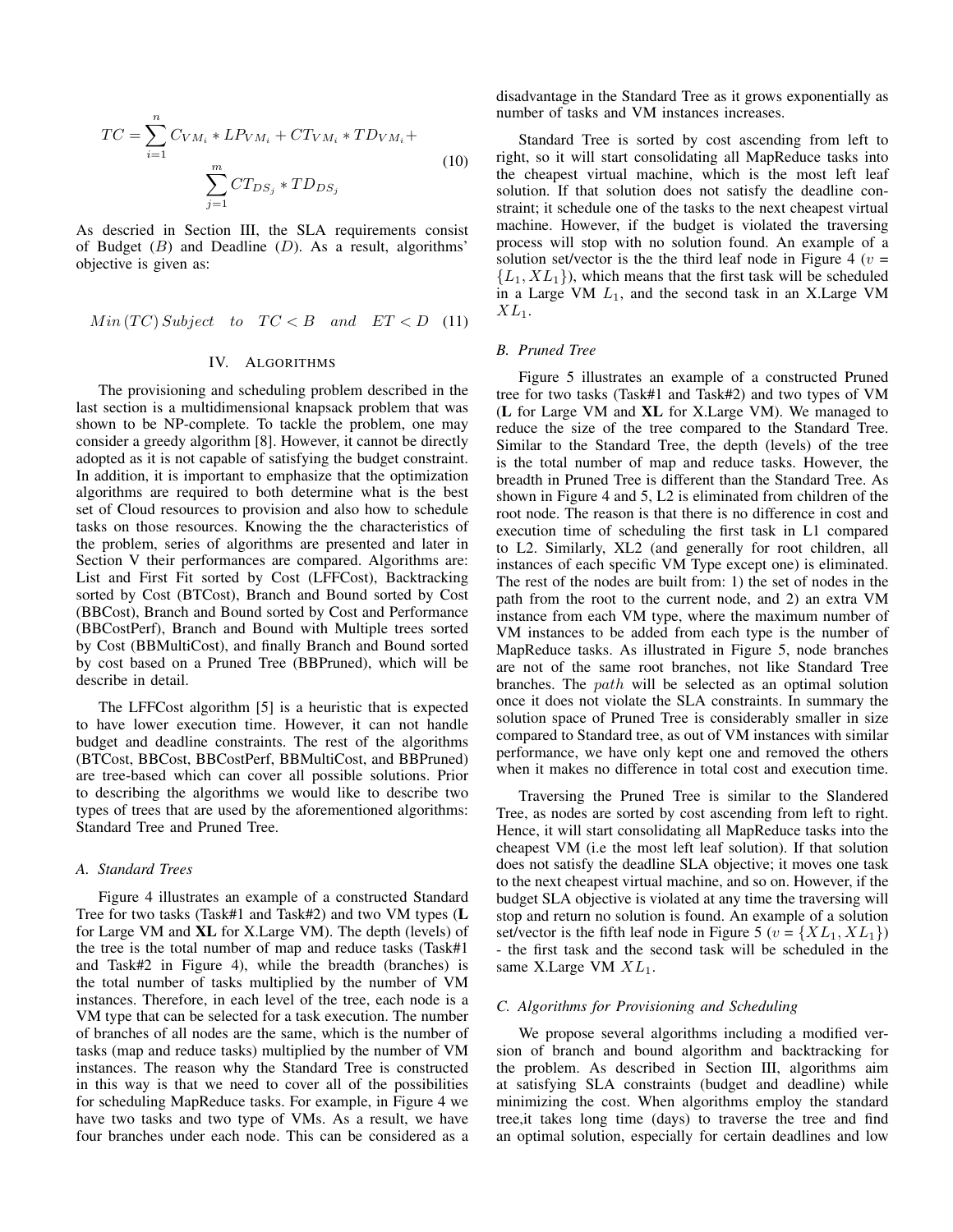

Fig. 4. An Example of a constructed Standard Tree with two tasks (Task#1 and Task#2) and two types of VMs (L for Large VM and XL for X.Large VM). BTCost, BBCost, BBCostPerf, and BBMultiCost algorithms use this type of tree

budget. Therefore, we have limited the maximum running time for algorithms to three minutes and chosen the best solution (even if it is not the optimal one). For all algorithms, solutions are stored in vectors  $(v)$ . The vector index is a task and the vector value is a virtual machine.

In the branch and bound (BB) algorithms (BBCost, BB-CostPerf, BBMultiCost, and BBPruned), we use two functions to estimate the execution time and cost: 1)  $GetT(v)$  function: returns the execution time for a given solution vector. 2)  $GetC(v)$  function: returns the cost for a given solution vector.

- LFFCost an implementation of the List and First Fit (LFF) algorithm proposed by Hwang and Kim [5]. Virtual machines (VMs) in LFFCost are sorted by cost. It requires two steps for any algorithm to run MapReduce jobs on Cloud: resource provisioning and tasks scheduling. However, Hwang and Kim skipped the resource provisioning step and jumped into tasks scheduling. Therefore, we feed LFFCost with all possible combinations of VMs to compare it with our proposed algorithm.
- **BTCost** a backtracking algorithm traversing the



Fig. 5. An example of pruned tree used in BBPruned algorithm with two tasks (Task#1 and Task#2) and two types of VMs (L for Large VM and XL for X.Large VM)

| <b>Algorithm 1:</b> Branch and bound algorithm on Standard |  |  |  |  |
|------------------------------------------------------------|--|--|--|--|
| Tree sorted by cost                                        |  |  |  |  |

|    | <b>input</b> : Request $(R) = \{SLO, J\}$                 |
|----|-----------------------------------------------------------|
|    | <b>output:</b> Scheduling vector $v$                      |
|    | $v \leftarrow 1$ ;                                        |
|    | $2\; done \leftarrow false;$                              |
| 3  | while !done do                                            |
| 4  | $T \leftarrow \text{GetT}(v)$ ;                           |
| 5  | $C \leftarrow \text{GetC}(v)$ ;                           |
| 6  | if $T < D \& C < B$ then                                  |
| 7  | if is in leaf then                                        |
| 8  | return $v$ ;                                              |
| 9  | else                                                      |
| 10 | $v \leftarrow \text{GoDeep}(v)$ ;                         |
| 11 | end                                                       |
| 12 | else                                                      |
| 13 | $v \leftarrow$ GoNextOrBack $(v)$ ;                       |
| 14 | if $v$ has no values then                                 |
| 15 | $done \leftarrow true;$                                   |
| 16 | end                                                       |
| 17 | end                                                       |
|    | 18 end                                                    |
| 19 | return no solution is found;                              |
| 20 | GoDeep $(v)$                                              |
| 21 | return $v+1$ ;                                            |
|    | 22 end                                                    |
|    | 23 GoNextOrBack $(v)$                                     |
| 24 | if last element of the branch then                        |
| 25 | <b>return</b> $v$ without the last value of the vector;   |
| 26 | else                                                      |
| 27 | <b>return</b> $v$ with last value of the vector increased |
|    | by one;                                                   |
| 28 | end                                                       |
| 29 | end                                                       |
|    |                                                           |

whole Standard Tree. It checks the execution time and cost on all leafs, and returns the solution with minimum cost that does not violate the deadline. BTCost is a Depth First Search (DFS) algorithm on the described Standard Tree.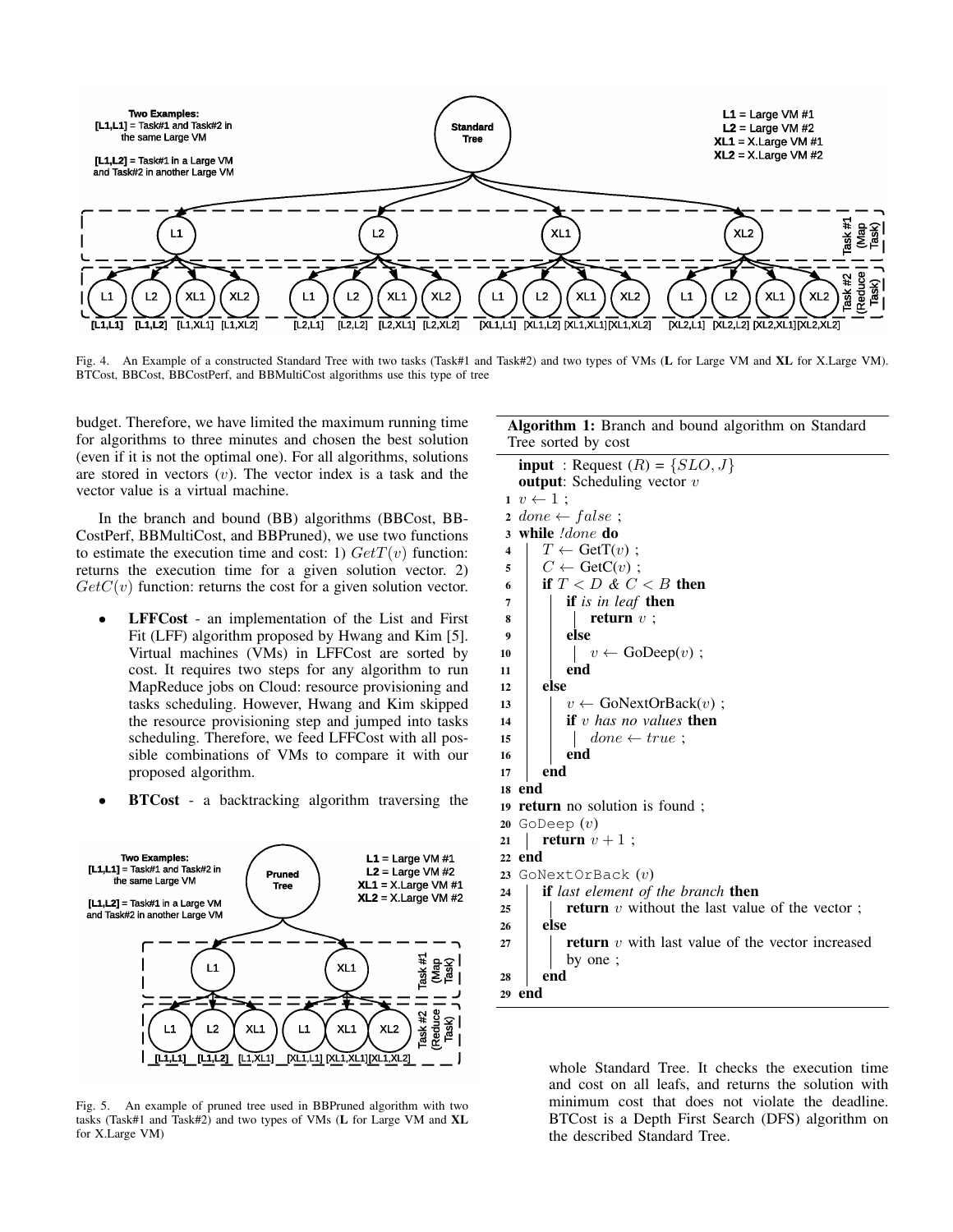Algorithm 2: Branch and bound algorithm on a Pruned Tree sorted by cost

|        |       | <b>input</b> : Request $(R) = \{SLO, J\}$                                          |
|--------|-------|------------------------------------------------------------------------------------|
|        |       | <b>output:</b> Scheduling vector $v$                                               |
|        |       | 1 foreach $vm$ from each type of VM do                                             |
| 2      |       | $vectors \leftarrow vectors + Search({\{vm\}}, null)$ ;                            |
|        | 3 end |                                                                                    |
|        |       | <b>return</b> Min( <i>vectors</i> ); Search ( <i>currentBranch</i> , <i>path</i> ) |
| 5      |       | <b>foreach</b> vm of currentBranch <b>do</b>                                       |
| 6      |       | $newPath \leftarrow path +vm$ ;                                                    |
| 7      |       | $T \leftarrow \text{GetT}(newPath)$ ;                                              |
| 8      |       | $C \leftarrow \text{GetC}(newPath)$ ;                                              |
| 9      |       | if $T < D \& C < B$ then                                                           |
| 10     |       | if is in leaf then                                                                 |
| 11     |       | <b>return</b> $newPath$ ;                                                          |
| 12     |       | else                                                                               |
| 13     |       | $nextBranch \leftarrow newPath$ ;                                                  |
| 14     |       | Add to <i>nextBranch</i> one VM instance                                           |
|        |       | from each type;                                                                    |
| 15     |       | <b>return</b> Search $(nextBranch, newPath)$                                       |
|        |       |                                                                                    |
|        |       |                                                                                    |
| 16     |       | end                                                                                |
| 17     |       | end                                                                                |
| 18     | end   |                                                                                    |
| 19 end |       |                                                                                    |

- **BBCost** uses branch and bound to improve the backtracking algorithm (BTCost) by using a validation function on each node (bounding step) to decide whether to go deep on the tree (branching step) or discard the rest of the tree (pruning step). This validation function calculates the execution time  $(GetT(v))$  and cost  $(GetC(v))$  and compares it with the defined SLA constraints. Algorithm 1 shows the pseudo code of the branch and bound algorithm that is used in BBCost, BBCostPerf, and BBMultiCost. BBCost uses the Standard Tree sorted by cost and initialize the vector v with the value of  $v = \{1\}$ , which is the cheapest VM. Then the algorithm keeps going deep in the tree unless the solution vector  $v$ violates the constraints. After the completion of every major branch (major branches are branches under the root), one of following occurs: 1) If there is a budget violation in any point during the search, the algorithm returns: a) "low budget" if no solution is founded, or b) the solution just before the violation. 2) If the budget is not violated, it goes to the next major branch until a solution which can meet the deadline is found.
- **BBCostPerf** runs two trees at the same time, one sorted by cost (CostTree) and the other one by performance (PerfTree). CostTree uses BBCost algorithm to find optimal solution, while PerfTree uses an algorithm similar to BBCost but the tree is sorted by the performance of VMs. Our model in Section III shows the measurement of the VM performance is based on Million Instruction Per Second (MIPS). As soon as PerfTree finds a candidate solution, it will be sent to CostTree. CostTree will check its best solution up to this point with the one that has been received

by PerfTree. If PerfTree's solution costs less and satisfies both of the budget and deadline objectives, then PerfTree's solution will be taken as the best solution. On the other hand, having another tree sorted by performance (PerfTree) helps us to find out whether there is a feasible solution at all or not (if deadline is violated before finding a solution) earlier than BTCost and BBCost.

- BBMultiCost is an improved version of BBCostPerf. It splits the CostTree into multiple equal parts to search them in parallel along with PerfTree. The number of CostTree trees that runs in parallel depends on the capacity of the machine that runs BBMultiCost algorithm. In general, we based it on the number of cores considering one core for the main application/thread and another core for PerfTree tree. In our case, we leveraged the Hyper-Threaded technology on our machine, which allows us to run two trees in parallel on each core.
- BBPruned described in Algorithm 2 and stands for Branch and Bound algorithm for a Pruned Tree. It uses branch and bound algorithm on a Pruned Tree to find an optimal solution. BBPruned uses a recursive function (Search) to find a solution. The Search function is called on each node except leaf nodes and its inputs are the current branch nodes (currentBranch) and the path solution vector. The core functionality of this recursive function is to iterate on each node of currentBranch and return path as an optimal solution if it is a leaf node and it does not violate the constraints, or call Search if it is not a leaf node and it does not violate the constraints. However, the node will simply be skipped if it violates any of constraints. To find a solution with the minimum cost, the Pruned Tree is sorted by cost ascending from left to right, so it will start consolidating all MapReduce tasks into the cheapest virtual machine, which is the most left leaf solution. If that solution does not satisfy the objectives, it evaluates the next cheapest solution.

# V. PERFORMANCE EVALUATION

We have extended CloudSim [9] to build a model for a Cloud-hosted Big data analytics environment. For the batch layer, it is worth mentioning that the model is not compatible with Hadoop because Hadoop's scheduler is not designed for Cloud computing and it can not schedule tasks on heterogeneous VMs. VM types that are used in simulation<sup>1</sup> are similar to Amazon AWS VM types and OpenStack private Cloud VM flavours. We performed three sets of experiments as follows:

**SLA Violation:** Table I listed the SLA violation percentage for the algorithms. The table shows that BTCost has 50% SLA violation for the scheduled MapReduce jobs, which is the highest reported percentage. BBCost and BBCostPerf come next with a

<sup>&</sup>lt;sup>1</sup>The data, workloads, and algorithms implementations are available at: https://github.com/Cloudslab/CloudSimEx/tree/master/cloudsimex-mapreduce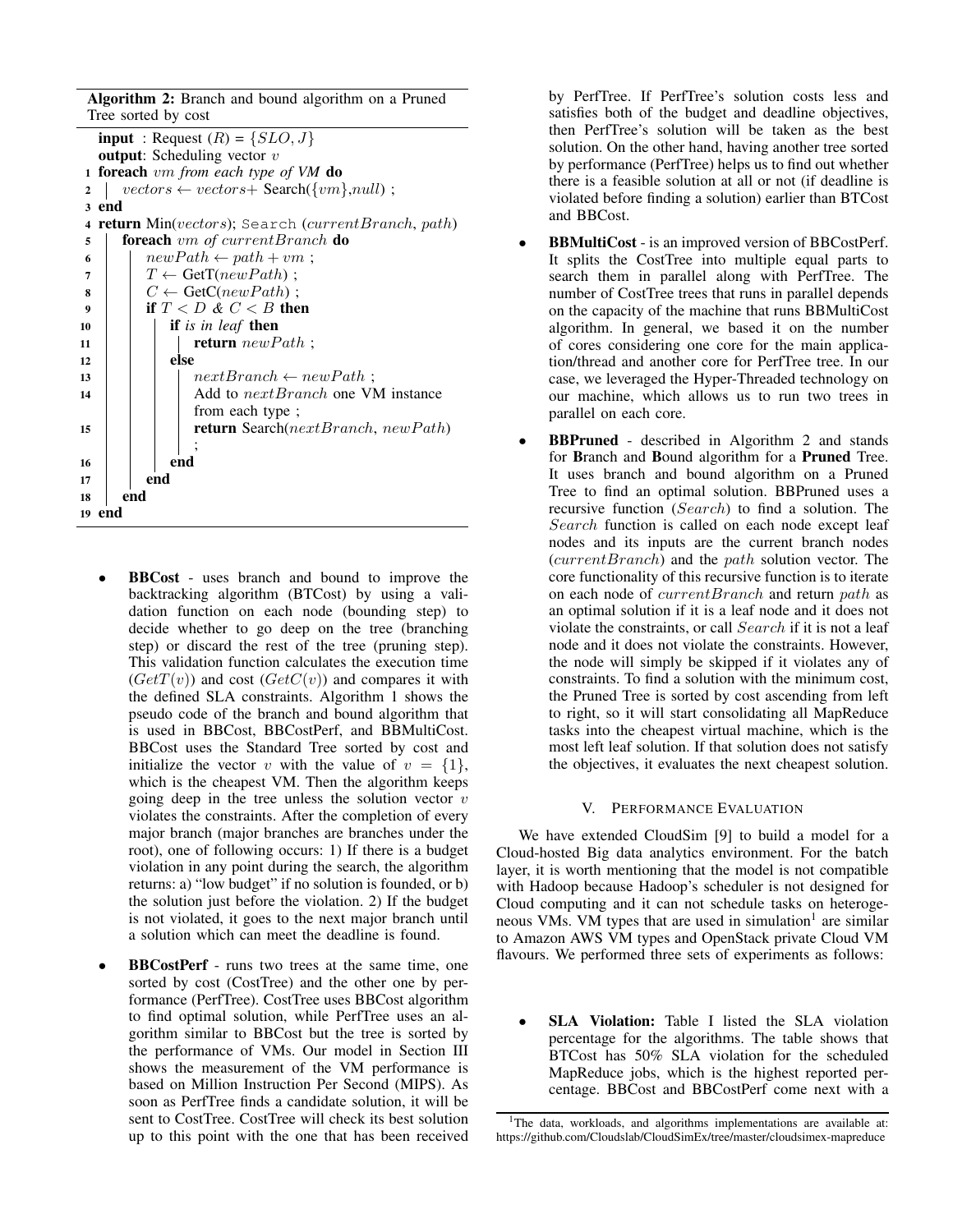

Fig. 6. The cost in dollar for provisioning and scheduling MapReduce jobs on cloud using different algorithms on different deadlines (solid line = SLA satisfied)

TABLE I. SLA VIOLATION PERCENTAGE FOR DIFFERENT ALGORITHMS

| Algorithm          | <b>SLA</b> Violation Percentage |
|--------------------|---------------------------------|
| LFFCost            | 20%                             |
| <b>BTCost</b>      | 50%                             |
| <b>BBCost</b>      | 45%                             |
| <b>BBC</b> ostPerf | 30%                             |
| <b>BBMultiCost</b> | 5%                              |
| <b>BBPruned</b>    | $0\%$                           |

slight decrease in SLA violation percentage. The next algorithm is LFFCost, which violates 20% of the SLA constraints. BBMultiCost shows a good performance with about 5% SLA violation. Finally, this experiment shows BBPruned algorithm causes no SLA violation, and manages to meet MapReduce jobs deadline within the defined budget. That is because BBPruned is capable of traversing the tree faster than the others, and therefore can find a feasible solution within the time limit (three minutes).

Cost Minimization: Figure 6 shows the performance of algorithms and their total cost of provisioning and scheduling with different deadlines. In this experiment the budget is fixed to \$2.5 and the deadline varies from 120 seconds to 310 seconds. When an algorithm fails to find a solution within the defined budget and/or deadline, no value for the cost has been reported. We have noticed that BBCost, BBCostPerf, and BBMultiCost manage to find solutions on loose deadlines or tight deadlines. This is because when a deadline is tight, the bounding step prunes most of the tree due to SLA violation, and as the solution space becomes

smaller. As a result the algorithms manage to find a solution within the defined period of time. When we have loose deadlines the algorithms manages to find a feasible solution quicker due to the higher probability of spotting a solution at the early stage of search. Figure 6 shows that BBPruned outperforms the other algorithms and minimizes the cost without violating the SLA.

Algorithm Running Time: Figure 7 shows the algorithm running time when deadline varies from 120 seconds to 310 seconds. BBPruned algorithm manages to find solutions in comparability short period of time similar to LFFCost. BTCost (the backtracking algorithm) takes considerably longer time to find a solution on tight deadlines. However, BBCost, BBCostPerf, and BBMultiCost (branch and bound algorithms) do not following a consistent trend. Figure 7 shows the variations for different deadlines- from less than one second to three minutes (which is the maximum allowed running time). We notice that when the deadline gets looser majority of the algorithms managed to find solution relatively faster. The reason behind this variations of running time for the cases of BBCost, BBCostPerf, and BBMultiCost (branch and bound algorithms) is that for some deadline, especially for tight deadlines, the bounding step prunes most of the tree and the algorithms manage to find a solution within the defined period of time. In addition, when we have loose deadlines there is a higher probability of spotting a solution at the early stage of the search. As shown in Figure 7, BBCostPerf algorithm runs faster than BTCost and BBCost because it stops traversing the tree in early stages when PerfTree finds a solution with less cost earlier than CostTree.



Fig. 7. The running time for the six algorithms in seconds